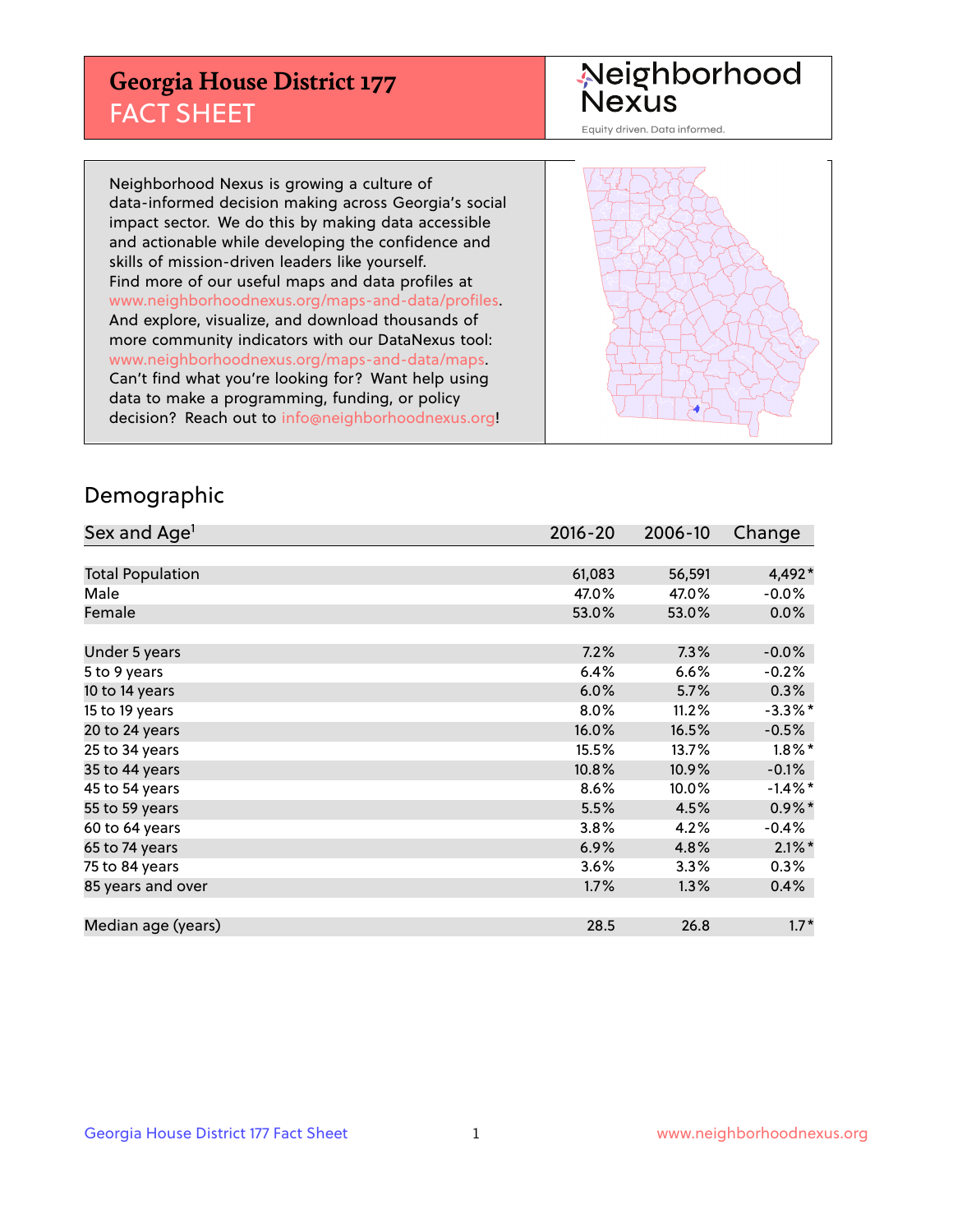## Demographic, continued...

| 4,492*<br>Total population<br>61,083<br>56,591<br>97.7%<br>97.8%<br>$-0.1%$<br>One race<br>White<br>39.0%<br>$-4.4\%$ *<br>43.4%<br>$3.7\%$ *<br><b>Black or African American</b><br>54.5%<br>50.8%<br>American Indian and Alaska Native<br>0.3%<br>0.2%<br>0.1%<br>1.3%<br>1.6%<br>$-0.4%$<br>Asian<br>0.1%<br>Native Hawaiian and Other Pacific Islander<br>0.1%<br>0.0%<br>0.6%<br>Some other race<br>2.4%<br>1.8%<br>2.2%<br>0.1%<br>2.3%<br>Two or more races<br>Race alone or in combination with other race(s) <sup>3</sup><br>$2016 - 20$<br>2006-10<br>Change<br>4,492*<br>Total population<br>61,083<br>56,591<br>White<br>$-4.0\%$ *<br>41.1%<br>45.1%<br>$3.7\%$ *<br><b>Black or African American</b><br>55.7%<br>52.0%<br>American Indian and Alaska Native<br>0.7%<br>0.7%<br>$-0.1%$<br>1.7%<br>2.1%<br>$-0.4%$<br>Asian<br>Native Hawaiian and Other Pacific Islander<br>0.2%<br>0.2%<br>0.0%<br>3.1%<br>2.3%<br>0.8%<br>Some other race<br>Hispanic or Latino and Race <sup>4</sup><br>$2016 - 20$<br>2006-10<br>Change<br>Total population<br>4,492*<br>61,083<br>56,591<br>Hispanic or Latino (of any race)<br>5.0%<br>$1.8\%$ *<br>3.2%<br>Not Hispanic or Latino<br>95.0%<br>96.8%<br>$-1.8\%$ *<br>White alone<br>$-4.9%$ *<br>37.1%<br>42.0%<br>Black or African American alone<br>$3.7\%$ *<br>54.4%<br>50.7%<br>American Indian and Alaska Native alone<br>0.1%<br>0.2%<br>$-0.1%$<br>1.3%<br>1.6%<br>$-0.4%$<br>Asian alone<br>Native Hawaiian and Other Pacific Islander alone<br>0.0%<br>0.0%<br>0.0%<br>Some other race alone<br>0.2%<br>0.4%<br>$-0.1%$<br>1.8%<br>1.9%<br>$-0.1%$<br>Two or more races | Race <sup>2</sup> | $2016 - 20$ | 2006-10 | Change |
|----------------------------------------------------------------------------------------------------------------------------------------------------------------------------------------------------------------------------------------------------------------------------------------------------------------------------------------------------------------------------------------------------------------------------------------------------------------------------------------------------------------------------------------------------------------------------------------------------------------------------------------------------------------------------------------------------------------------------------------------------------------------------------------------------------------------------------------------------------------------------------------------------------------------------------------------------------------------------------------------------------------------------------------------------------------------------------------------------------------------------------------------------------------------------------------------------------------------------------------------------------------------------------------------------------------------------------------------------------------------------------------------------------------------------------------------------------------------------------------------------------------------------------------------------------------------------------------------------------------------------------------|-------------------|-------------|---------|--------|
|                                                                                                                                                                                                                                                                                                                                                                                                                                                                                                                                                                                                                                                                                                                                                                                                                                                                                                                                                                                                                                                                                                                                                                                                                                                                                                                                                                                                                                                                                                                                                                                                                                        |                   |             |         |        |
|                                                                                                                                                                                                                                                                                                                                                                                                                                                                                                                                                                                                                                                                                                                                                                                                                                                                                                                                                                                                                                                                                                                                                                                                                                                                                                                                                                                                                                                                                                                                                                                                                                        |                   |             |         |        |
|                                                                                                                                                                                                                                                                                                                                                                                                                                                                                                                                                                                                                                                                                                                                                                                                                                                                                                                                                                                                                                                                                                                                                                                                                                                                                                                                                                                                                                                                                                                                                                                                                                        |                   |             |         |        |
|                                                                                                                                                                                                                                                                                                                                                                                                                                                                                                                                                                                                                                                                                                                                                                                                                                                                                                                                                                                                                                                                                                                                                                                                                                                                                                                                                                                                                                                                                                                                                                                                                                        |                   |             |         |        |
|                                                                                                                                                                                                                                                                                                                                                                                                                                                                                                                                                                                                                                                                                                                                                                                                                                                                                                                                                                                                                                                                                                                                                                                                                                                                                                                                                                                                                                                                                                                                                                                                                                        |                   |             |         |        |
|                                                                                                                                                                                                                                                                                                                                                                                                                                                                                                                                                                                                                                                                                                                                                                                                                                                                                                                                                                                                                                                                                                                                                                                                                                                                                                                                                                                                                                                                                                                                                                                                                                        |                   |             |         |        |
|                                                                                                                                                                                                                                                                                                                                                                                                                                                                                                                                                                                                                                                                                                                                                                                                                                                                                                                                                                                                                                                                                                                                                                                                                                                                                                                                                                                                                                                                                                                                                                                                                                        |                   |             |         |        |
|                                                                                                                                                                                                                                                                                                                                                                                                                                                                                                                                                                                                                                                                                                                                                                                                                                                                                                                                                                                                                                                                                                                                                                                                                                                                                                                                                                                                                                                                                                                                                                                                                                        |                   |             |         |        |
|                                                                                                                                                                                                                                                                                                                                                                                                                                                                                                                                                                                                                                                                                                                                                                                                                                                                                                                                                                                                                                                                                                                                                                                                                                                                                                                                                                                                                                                                                                                                                                                                                                        |                   |             |         |        |
|                                                                                                                                                                                                                                                                                                                                                                                                                                                                                                                                                                                                                                                                                                                                                                                                                                                                                                                                                                                                                                                                                                                                                                                                                                                                                                                                                                                                                                                                                                                                                                                                                                        |                   |             |         |        |
|                                                                                                                                                                                                                                                                                                                                                                                                                                                                                                                                                                                                                                                                                                                                                                                                                                                                                                                                                                                                                                                                                                                                                                                                                                                                                                                                                                                                                                                                                                                                                                                                                                        |                   |             |         |        |
|                                                                                                                                                                                                                                                                                                                                                                                                                                                                                                                                                                                                                                                                                                                                                                                                                                                                                                                                                                                                                                                                                                                                                                                                                                                                                                                                                                                                                                                                                                                                                                                                                                        |                   |             |         |        |
|                                                                                                                                                                                                                                                                                                                                                                                                                                                                                                                                                                                                                                                                                                                                                                                                                                                                                                                                                                                                                                                                                                                                                                                                                                                                                                                                                                                                                                                                                                                                                                                                                                        |                   |             |         |        |
|                                                                                                                                                                                                                                                                                                                                                                                                                                                                                                                                                                                                                                                                                                                                                                                                                                                                                                                                                                                                                                                                                                                                                                                                                                                                                                                                                                                                                                                                                                                                                                                                                                        |                   |             |         |        |
|                                                                                                                                                                                                                                                                                                                                                                                                                                                                                                                                                                                                                                                                                                                                                                                                                                                                                                                                                                                                                                                                                                                                                                                                                                                                                                                                                                                                                                                                                                                                                                                                                                        |                   |             |         |        |
|                                                                                                                                                                                                                                                                                                                                                                                                                                                                                                                                                                                                                                                                                                                                                                                                                                                                                                                                                                                                                                                                                                                                                                                                                                                                                                                                                                                                                                                                                                                                                                                                                                        |                   |             |         |        |
|                                                                                                                                                                                                                                                                                                                                                                                                                                                                                                                                                                                                                                                                                                                                                                                                                                                                                                                                                                                                                                                                                                                                                                                                                                                                                                                                                                                                                                                                                                                                                                                                                                        |                   |             |         |        |
|                                                                                                                                                                                                                                                                                                                                                                                                                                                                                                                                                                                                                                                                                                                                                                                                                                                                                                                                                                                                                                                                                                                                                                                                                                                                                                                                                                                                                                                                                                                                                                                                                                        |                   |             |         |        |
|                                                                                                                                                                                                                                                                                                                                                                                                                                                                                                                                                                                                                                                                                                                                                                                                                                                                                                                                                                                                                                                                                                                                                                                                                                                                                                                                                                                                                                                                                                                                                                                                                                        |                   |             |         |        |
|                                                                                                                                                                                                                                                                                                                                                                                                                                                                                                                                                                                                                                                                                                                                                                                                                                                                                                                                                                                                                                                                                                                                                                                                                                                                                                                                                                                                                                                                                                                                                                                                                                        |                   |             |         |        |
|                                                                                                                                                                                                                                                                                                                                                                                                                                                                                                                                                                                                                                                                                                                                                                                                                                                                                                                                                                                                                                                                                                                                                                                                                                                                                                                                                                                                                                                                                                                                                                                                                                        |                   |             |         |        |
|                                                                                                                                                                                                                                                                                                                                                                                                                                                                                                                                                                                                                                                                                                                                                                                                                                                                                                                                                                                                                                                                                                                                                                                                                                                                                                                                                                                                                                                                                                                                                                                                                                        |                   |             |         |        |
|                                                                                                                                                                                                                                                                                                                                                                                                                                                                                                                                                                                                                                                                                                                                                                                                                                                                                                                                                                                                                                                                                                                                                                                                                                                                                                                                                                                                                                                                                                                                                                                                                                        |                   |             |         |        |
|                                                                                                                                                                                                                                                                                                                                                                                                                                                                                                                                                                                                                                                                                                                                                                                                                                                                                                                                                                                                                                                                                                                                                                                                                                                                                                                                                                                                                                                                                                                                                                                                                                        |                   |             |         |        |
|                                                                                                                                                                                                                                                                                                                                                                                                                                                                                                                                                                                                                                                                                                                                                                                                                                                                                                                                                                                                                                                                                                                                                                                                                                                                                                                                                                                                                                                                                                                                                                                                                                        |                   |             |         |        |
|                                                                                                                                                                                                                                                                                                                                                                                                                                                                                                                                                                                                                                                                                                                                                                                                                                                                                                                                                                                                                                                                                                                                                                                                                                                                                                                                                                                                                                                                                                                                                                                                                                        |                   |             |         |        |
|                                                                                                                                                                                                                                                                                                                                                                                                                                                                                                                                                                                                                                                                                                                                                                                                                                                                                                                                                                                                                                                                                                                                                                                                                                                                                                                                                                                                                                                                                                                                                                                                                                        |                   |             |         |        |
|                                                                                                                                                                                                                                                                                                                                                                                                                                                                                                                                                                                                                                                                                                                                                                                                                                                                                                                                                                                                                                                                                                                                                                                                                                                                                                                                                                                                                                                                                                                                                                                                                                        |                   |             |         |        |
|                                                                                                                                                                                                                                                                                                                                                                                                                                                                                                                                                                                                                                                                                                                                                                                                                                                                                                                                                                                                                                                                                                                                                                                                                                                                                                                                                                                                                                                                                                                                                                                                                                        |                   |             |         |        |
|                                                                                                                                                                                                                                                                                                                                                                                                                                                                                                                                                                                                                                                                                                                                                                                                                                                                                                                                                                                                                                                                                                                                                                                                                                                                                                                                                                                                                                                                                                                                                                                                                                        |                   |             |         |        |
|                                                                                                                                                                                                                                                                                                                                                                                                                                                                                                                                                                                                                                                                                                                                                                                                                                                                                                                                                                                                                                                                                                                                                                                                                                                                                                                                                                                                                                                                                                                                                                                                                                        |                   |             |         |        |
| U.S. Citizenship Status <sup>5</sup><br>$2016 - 20$<br>2006-10<br>Change                                                                                                                                                                                                                                                                                                                                                                                                                                                                                                                                                                                                                                                                                                                                                                                                                                                                                                                                                                                                                                                                                                                                                                                                                                                                                                                                                                                                                                                                                                                                                               |                   |             |         |        |
| Foreign-born population<br>1,950<br>2,348<br>$-398$                                                                                                                                                                                                                                                                                                                                                                                                                                                                                                                                                                                                                                                                                                                                                                                                                                                                                                                                                                                                                                                                                                                                                                                                                                                                                                                                                                                                                                                                                                                                                                                    |                   |             |         |        |
| Naturalized U.S. citizen<br>37.7%<br>37.8%<br>$-0.1%$                                                                                                                                                                                                                                                                                                                                                                                                                                                                                                                                                                                                                                                                                                                                                                                                                                                                                                                                                                                                                                                                                                                                                                                                                                                                                                                                                                                                                                                                                                                                                                                  |                   |             |         |        |
| Not a U.S. citizen<br>62.3%<br>62.2%<br>0.1%                                                                                                                                                                                                                                                                                                                                                                                                                                                                                                                                                                                                                                                                                                                                                                                                                                                                                                                                                                                                                                                                                                                                                                                                                                                                                                                                                                                                                                                                                                                                                                                           |                   |             |         |        |
|                                                                                                                                                                                                                                                                                                                                                                                                                                                                                                                                                                                                                                                                                                                                                                                                                                                                                                                                                                                                                                                                                                                                                                                                                                                                                                                                                                                                                                                                                                                                                                                                                                        |                   |             |         |        |
| Citizen, Voting Age Population <sup>6</sup><br>$2016 - 20$<br>2006-10<br>Change                                                                                                                                                                                                                                                                                                                                                                                                                                                                                                                                                                                                                                                                                                                                                                                                                                                                                                                                                                                                                                                                                                                                                                                                                                                                                                                                                                                                                                                                                                                                                        |                   |             |         |        |
| Citizen, 18 and over population<br>46,101<br>41,945<br>$4,157*$                                                                                                                                                                                                                                                                                                                                                                                                                                                                                                                                                                                                                                                                                                                                                                                                                                                                                                                                                                                                                                                                                                                                                                                                                                                                                                                                                                                                                                                                                                                                                                        |                   |             |         |        |
| Male<br>45.9%<br>45.7%<br>$-0.2%$                                                                                                                                                                                                                                                                                                                                                                                                                                                                                                                                                                                                                                                                                                                                                                                                                                                                                                                                                                                                                                                                                                                                                                                                                                                                                                                                                                                                                                                                                                                                                                                                      |                   |             |         |        |
| Female<br>0.2%<br>54.3%<br>54.1%                                                                                                                                                                                                                                                                                                                                                                                                                                                                                                                                                                                                                                                                                                                                                                                                                                                                                                                                                                                                                                                                                                                                                                                                                                                                                                                                                                                                                                                                                                                                                                                                       |                   |             |         |        |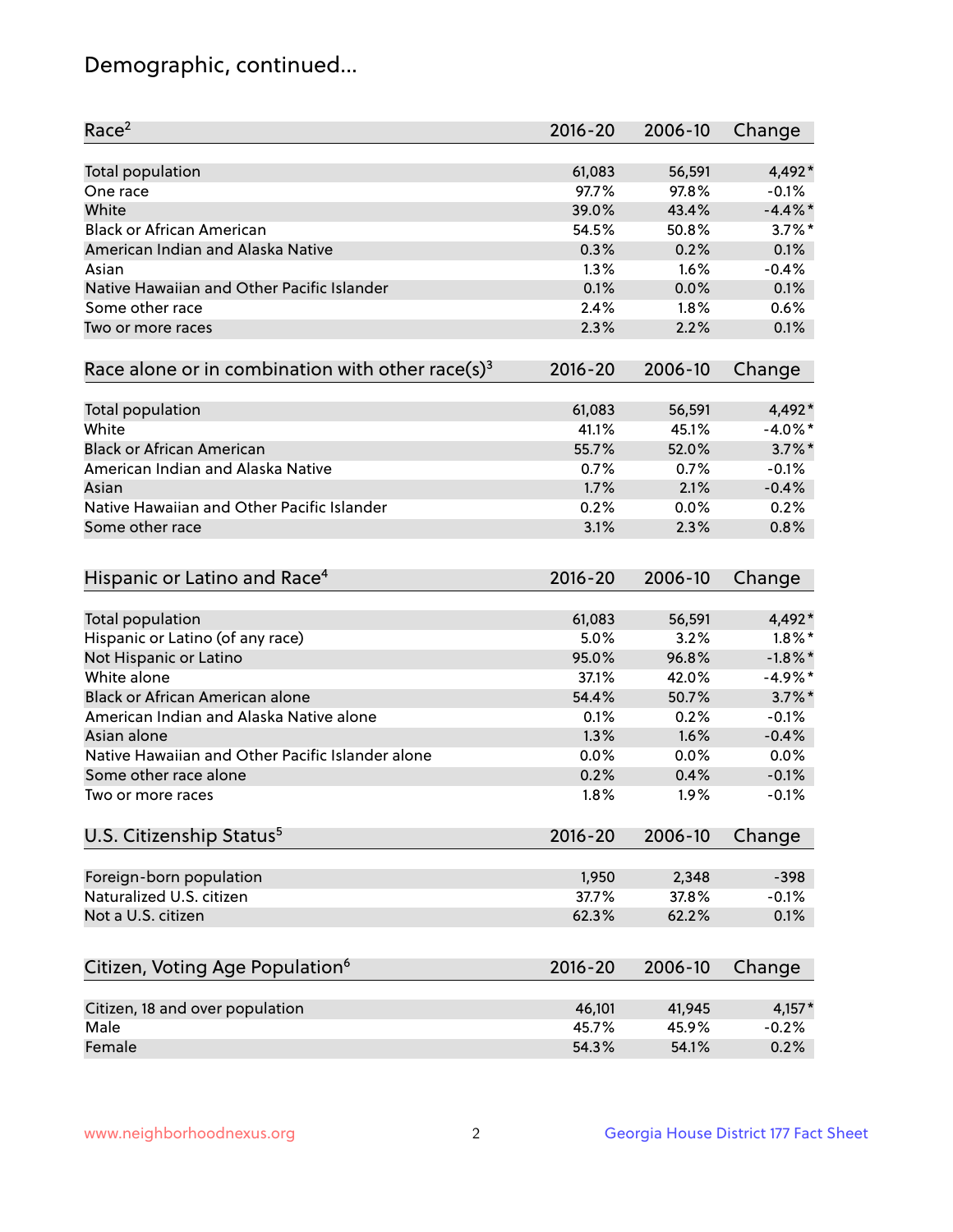#### Economic

| Income <sup>7</sup>                                 | $2016 - 20$ | 2006-10 | Change     |
|-----------------------------------------------------|-------------|---------|------------|
|                                                     |             |         |            |
| All households                                      | 23,504      | 21,039  | 2,465*     |
| Less than \$10,000                                  | 18.5%       | 14.4%   | $4.1\%$ *  |
| \$10,000 to \$14,999                                | 5.6%        | 8.7%    | $-3.1\%$ * |
| \$15,000 to \$24,999                                | 16.5%       | 16.5%   | 0.0%       |
| \$25,000 to \$34,999                                | 10.7%       | 14.2%   | $-3.5%$ *  |
| \$35,000 to \$49,999                                | 12.6%       | 15.6%   | $-3.0\%$ * |
| \$50,000 to \$74,999                                | 16.1%       | 15.0%   | 1.0%       |
| \$75,000 to \$99,999                                | 8.7%        | 7.7%    | 1.0%       |
| \$100,000 to \$149,999                              | 6.2%        | 5.3%    | 0.9%       |
| \$150,000 to \$199,999                              | 2.6%        | 1.3%    | 1.3%       |
| \$200,000 or more                                   | 2.5%        | 1.1%    | 1.4%       |
| Median household income (dollars)                   | 33,546      | 32,139  | 1,407      |
| Mean household income (dollars)                     | 53,516      | 44,524  | 8,992*     |
| With earnings                                       | 71.4%       | 80.3%   | $-8.9\%$ * |
| Mean earnings (dollars)                             | 53,413      | 43,461  | 9,952*     |
| <b>With Social Security</b>                         | 25.7%       | 23.7%   | 2.0%       |
| Mean Social Security income (dollars)               | 17,174      | 12,789  | 4,385*     |
| With retirement income                              | 15.7%       | 15.2%   | 0.5%       |
| Mean retirement income (dollars)                    | 38,052      | 21,743  | 16,309*    |
| With Supplemental Security Income                   | 4.5%        | 4.7%    | $-0.2%$    |
| Mean Supplemental Security Income (dollars)         | 6,781       | 7,564   | $-783$     |
| With cash public assistance income                  | 1.8%        | 1.9%    | $-0.2%$    |
| Mean cash public assistance income (dollars)        | 1,411       | 3,198   | $-1,787$   |
| With Food Stamp/SNAP benefits in the past 12 months | 23.7%       | 17.0%   | $6.7\%$ *  |
|                                                     |             |         |            |
| Families                                            | 12,422      | 12,454  | $-33$      |
| Less than \$10,000                                  | 14.1%       | 10.5%   | 3.6%       |
| \$10,000 to \$14,999                                | 2.8%        | 6.3%    | $-3.5%$ *  |
| \$15,000 to \$24,999                                | 11.1%       | 15.5%   | $-4.3\%$ * |
| \$25,000 to \$34,999                                | 11.5%       | 14.9%   | $-3.4%$    |
| \$35,000 to \$49,999                                | 14.3%       | 14.1%   | 0.2%       |
| \$50,000 to \$74,999                                | 16.3%       | 18.0%   | $-1.7%$    |
| \$75,000 to \$99,999                                | 11.3%       | 10.1%   | 1.2%       |
| \$100,000 to \$149,999                              | 11.1%       | $7.1\%$ | 3.9%       |
| \$150,000 to \$199,999                              | 3.8%        | 1.6%    | 2.2%       |
| \$200,000 or more                                   | 3.7%        | 1.8%    | 1.8%       |
| Median family income (dollars)                      | 44,281      | 37,540  | $6,741*$   |
| Mean family income (dollars)                        | 69,176      | 52,724  | 16,452*    |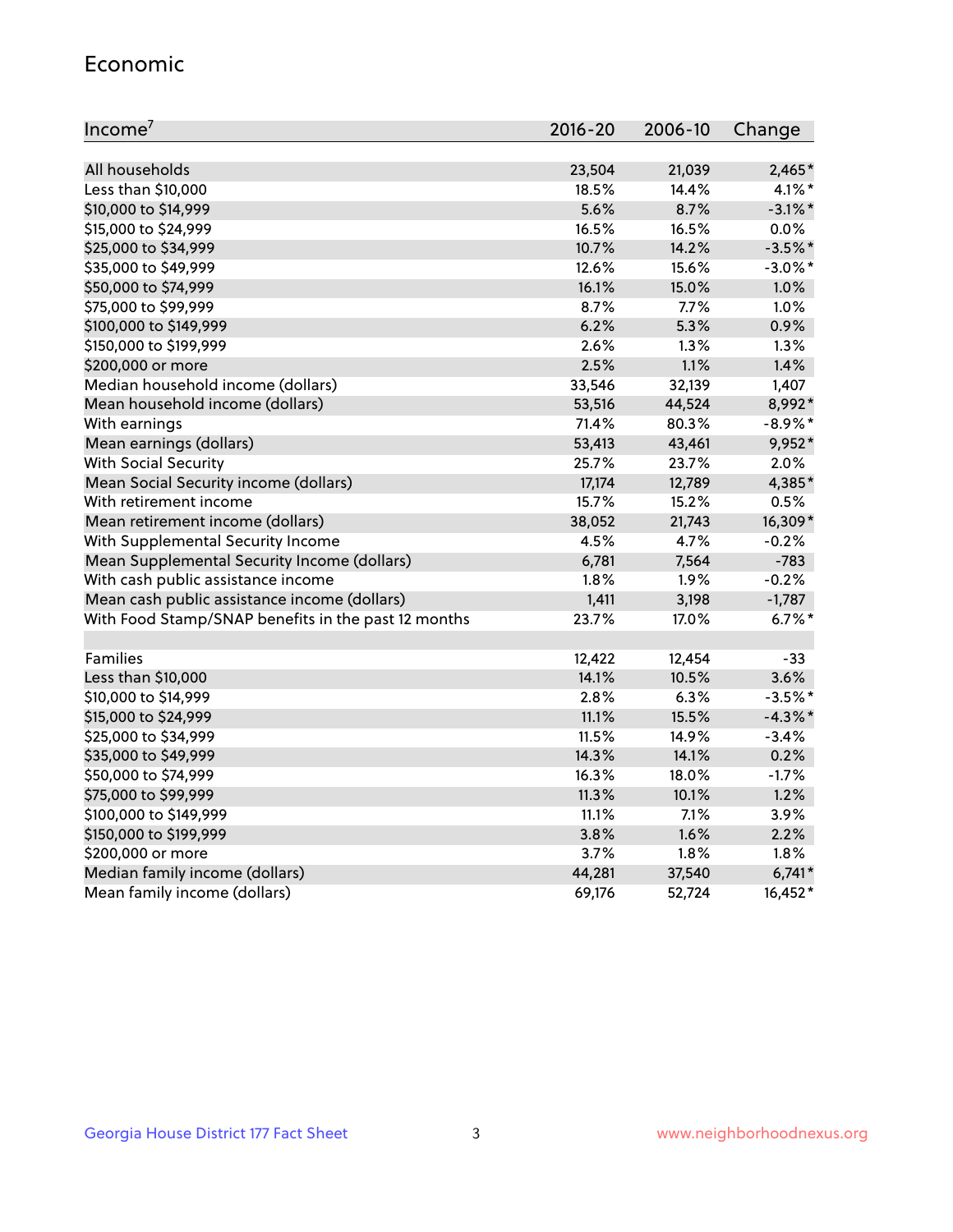## Economic, continued...

| Income, continued <sup>8</sup>                                        | $2016 - 20$ | 2006-10 | Change    |
|-----------------------------------------------------------------------|-------------|---------|-----------|
|                                                                       |             |         |           |
| Nonfamily households                                                  | 11,083      | 8,585   | 2,498*    |
| Median nonfamily income (dollars)                                     | 21,612      | 23,641  | $-2,029*$ |
| Mean nonfamily income (dollars)                                       | 32,206      | 30,896  | 1,309     |
| Median earnings for workers (dollars)                                 | 24,152      | 17,355  | $6,797*$  |
| Median earnings for male full-time, year-round workers                | 36,307      | 34,042  | $2,265*$  |
| (dollars)                                                             |             |         |           |
| Median earnings for female full-time, year-round workers<br>(dollars) | 30,681      | 26,547  | $4,134*$  |
| Per capita income (dollars)                                           | 21,901      | 17,345  | 4,556*    |
|                                                                       |             |         |           |
| Families and People Below Poverty Level <sup>9</sup>                  | 2016-20     | 2006-10 | Change    |
|                                                                       |             |         |           |
| <b>All families</b>                                                   | 22.9%       | 21.7%   | 1.2%      |
| With related children under 18 years                                  | 33.7%       | 32.6%   | 1.1%      |
| With related children under 5 years only                              | 19.6%       | 28.0%   | $-8.5%$   |
| Married couple families                                               | 12.8%       | 8.9%    | 4.0%      |
| With related children under 18 years                                  | 18.5%       | 12.8%   | 5.7%      |
| With related children under 5 years only                              | 2.6%        | 7.9%    | $-5.2%$   |
| Families with female householder, no husband present                  | 40.3%       | 42.1%   | $-1.8%$   |
| With related children under 18 years                                  | 51.1%       | 51.8%   | $-0.7%$   |
| With related children under 5 years only                              | 44.7%       | 47.1%   | $-2.5%$   |
| All people                                                            | 31.3%       | 29.7%   | 1.6%      |
| Under 18 years                                                        | 41.5%       | 38.6%   | 3.0%      |
| Related children under 18 years                                       | 41.7%       | 38.3%   | 3.3%      |
| Related children under 5 years                                        | 36.0%       | 36.4%   | $-0.4%$   |
| Related children 5 to 17 years                                        | 44.3%       | 39.1%   | 5.1%      |
| 18 years and over                                                     | 28.2%       | 26.9%   | 1.4%      |
|                                                                       |             |         |           |
| 18 to 64 years                                                        | 29.9%       | 28.7%   | 1.2%      |
| 65 years and over                                                     | 19.4%       | 14.1%   | 5.3%      |
| People in families                                                    | 26.3%       | 24.4%   | 1.9%      |
| Unrelated individuals 15 years and over                               | 43.1%       | 44.4%   | $-1.4%$   |
|                                                                       |             |         |           |
| Non-Hispanic white people                                             | 19.2%       | 21.5%   | $-2.4%$   |
| Black or African-American people                                      | 38.2%       | 37.4%   | 0.8%      |
| Asian people                                                          | 28.1%       | 22.3%   | 5.8%      |
| Hispanic or Latino people                                             | 47.3%       | 15.2%   | 32.1%*    |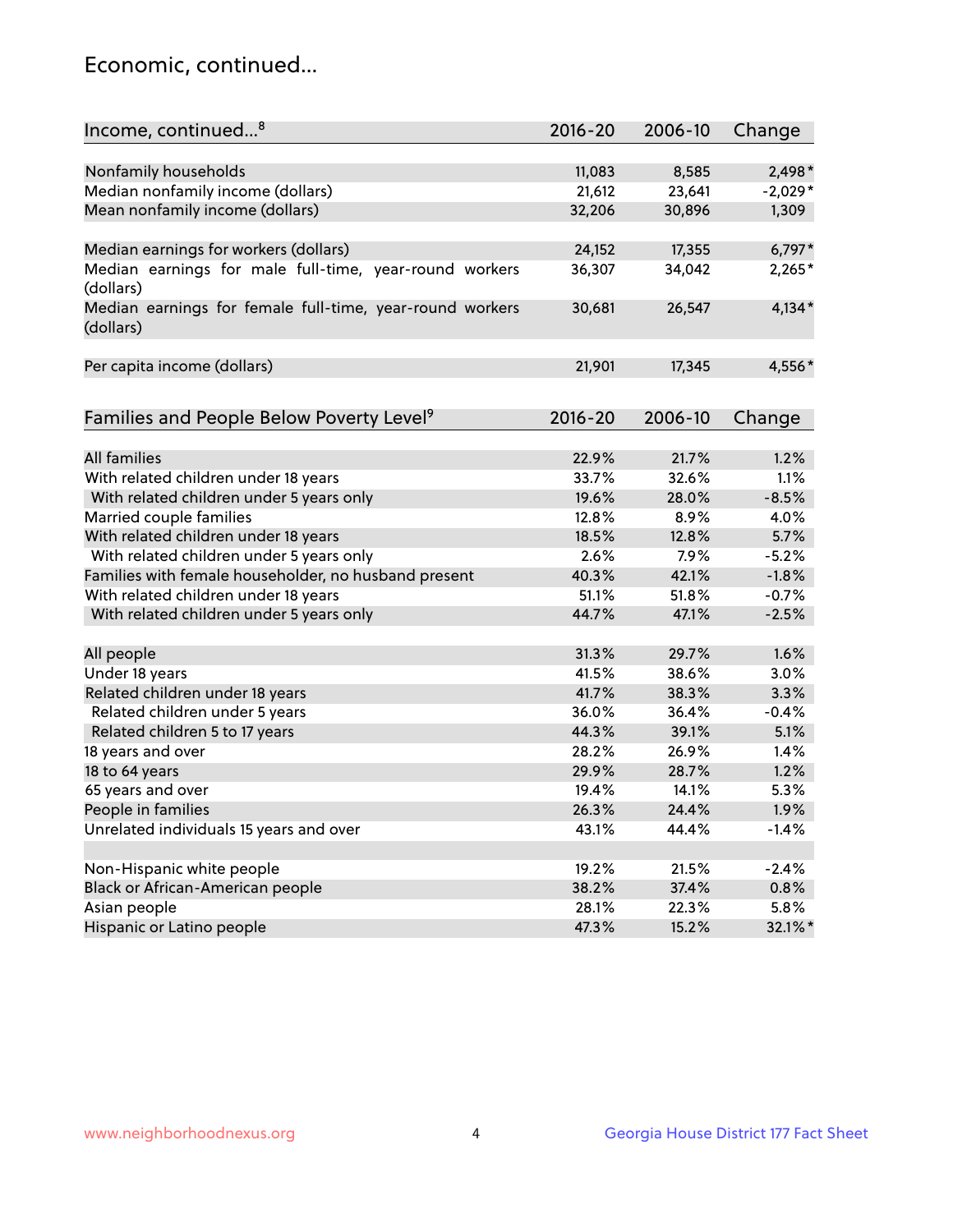## Employment

| Employment Status <sup>10</sup>                                             | $2016 - 20$    | 2006-10 | Change      |
|-----------------------------------------------------------------------------|----------------|---------|-------------|
|                                                                             |                |         |             |
| Population 16 years and over                                                | 48,504         | 44,697  | 3,807*      |
| In labor force                                                              | 57.6%          | 65.0%   | $-7.4\%$ *  |
| Civilian labor force                                                        | 55.3%          | 62.4%   | $-7.1\%$ *  |
| Employed                                                                    | 52.4%          | 54.9%   | $-2.6%$     |
| Unemployed                                                                  | 2.9%           | 7.5%    | $-4.6%$     |
| <b>Armed Forces</b>                                                         | 2.3%           | 2.6%    | $-0.3%$     |
| Not in labor force                                                          | 42.4%          | 35.0%   | $7.4\%$ *   |
| Civilian labor force                                                        |                |         | $-1,083$    |
|                                                                             | 26,800<br>5.3% | 27,883  |             |
| <b>Unemployment Rate</b>                                                    |                | 12.0%   | $-6.7%$     |
| Females 16 years and over                                                   | 26,153         | 24,135  | $2,018*$    |
| In labor force                                                              | 54.3%          | 61.4%   | $-7.0\%$ *  |
| Civilian labor force                                                        | 53.7%          | 60.7%   | $-7.0\%$ *  |
| Employed                                                                    | 50.5%          | 54.4%   | $-3.9%$     |
|                                                                             |                |         |             |
| Own children of the householder under 6 years                               | 4,827          | 4,501   | 326         |
| All parents in family in labor force                                        | 61.0%          | 67.2%   | $-6.2%$     |
| Own children of the householder 6 to 17 years                               | 7,983          | 7,590   | 393         |
| All parents in family in labor force                                        | 59.6%          | 75.4%   | $-15.8\%$ * |
|                                                                             |                |         |             |
| Industry <sup>11</sup>                                                      | $2016 - 20$    | 2006-10 | Change      |
|                                                                             |                |         |             |
| Civilian employed population 16 years and over                              | 25,392         | 24,544  | 848         |
| Agriculture, forestry, fishing and hunting, and mining                      | 0.9%           | 0.7%    | 0.2%        |
| Construction                                                                | 4.2%           | 4.7%    | $-0.5%$     |
| Manufacturing                                                               | 8.7%           | 8.1%    | 0.6%        |
| Wholesale trade                                                             | 2.3%           | 1.8%    | 0.5%        |
| Retail trade                                                                | 17.6%          | 17.2%   | 0.4%        |
| Transportation and warehousing, and utilities                               | 4.3%           | 3.8%    | 0.5%        |
| Information                                                                 | 1.6%           | 1.5%    | 0.1%        |
| Finance and insurance, and real estate and rental and leasing               | 3.8%           | 2.9%    | 0.9%        |
| Professional, scientific, and management, and administrative                | 9.5%           | 8.0%    | 1.5%        |
| and waste management services                                               |                |         |             |
| Educational services, and health care and social assistance                 | 25.0%          | 26.4%   | $-1.3%$     |
| Arts, entertainment, and recreation, and accommodation and<br>food services | 14.1%          | 13.6%   | 0.6%        |
| Other services, except public administration                                | 3.1%           | 4.4%    | $-1.2%$     |
| Public administration                                                       | 4.8%           | 6.9%    | $-2.2\%$ *  |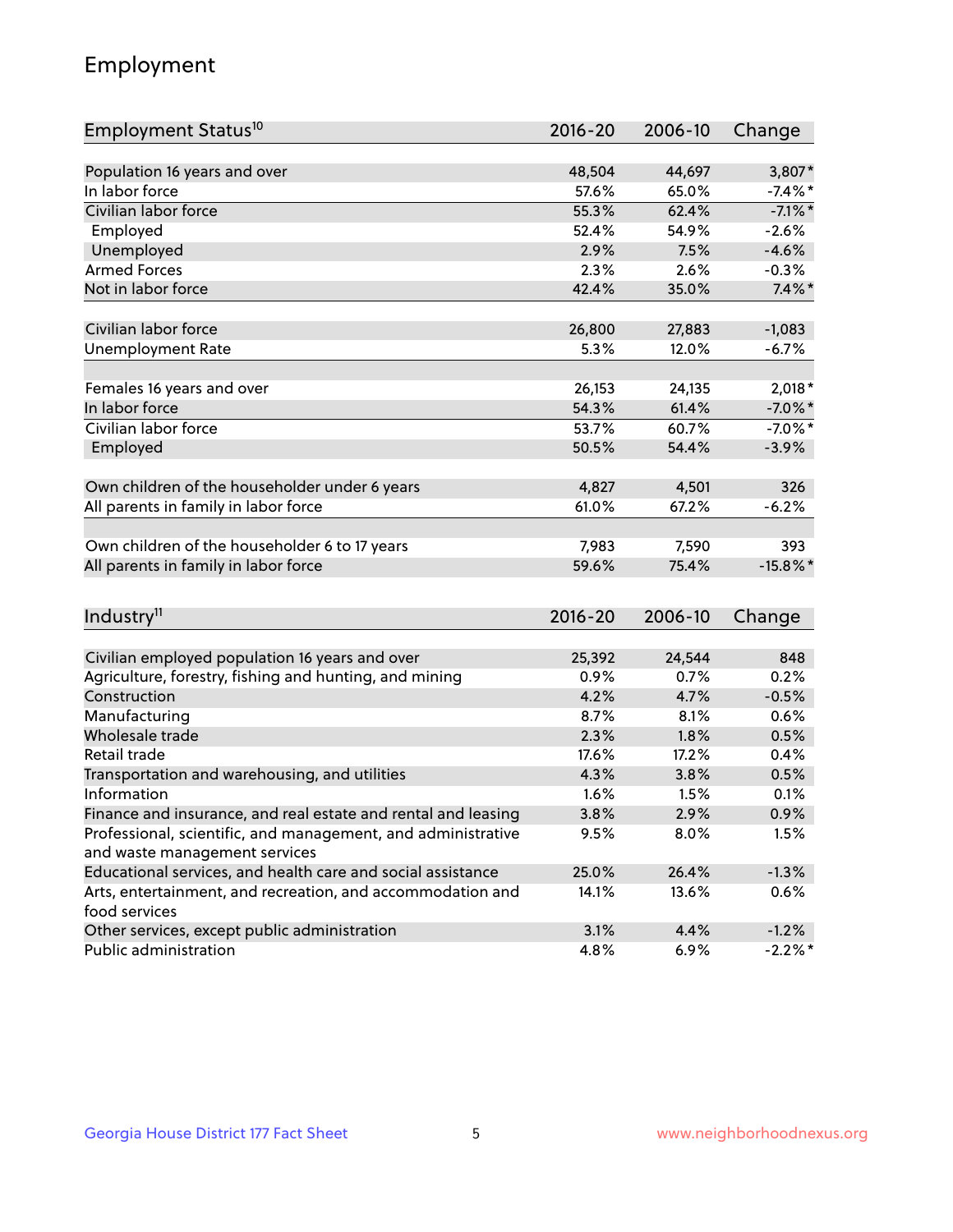## Employment, continued...

| Occupation <sup>12</sup>                                                    | $2016 - 20$ | 2006-10 | Change    |
|-----------------------------------------------------------------------------|-------------|---------|-----------|
|                                                                             |             |         |           |
| Civilian employed population 16 years and over                              | 25,392      | 24,544  | 848       |
| Management, business, science, and arts occupations                         | 26.5%       | 26.2%   | 0.3%      |
| Service occupations                                                         | 21.1%       | 22.5%   | $-1.4%$   |
| Sales and office occupations                                                | 29.3%       | 31.3%   | $-2.0%$   |
| Natural<br>and<br>resources,<br>construction,<br>maintenance<br>occupations | 6.1%        | 6.9%    | $-0.8%$   |
| Production, transportation, and material moving occupations                 | 17.0%       | 13.1%   | $3.9\%$ * |
| Class of Worker <sup>13</sup>                                               | $2016 - 20$ | 2006-10 | Change    |
|                                                                             |             |         |           |
| Civilian employed population 16 years and over                              | 25,392      | 24,544  | 848       |
| Private wage and salary workers                                             | 80.6%       | 76.5%   | 4.0%      |
| Government workers                                                          | 15.9%       | 19.7%   | $-3.8%$   |
| Self-employed in own not incorporated business workers                      | 3.3%        | 3.5%    | $-0.2%$   |
| Unpaid family workers                                                       | 0.2%        | 0.2%    | $-0.0%$   |
| Job Flows <sup>14</sup>                                                     | 2019        | 2010    | Change    |
|                                                                             |             |         |           |
| Total Jobs in district                                                      | 36,839      | 38,181  | $-1,342$  |
| Held by residents of district                                               | 32.2%       | 30.2%   | 2.0%      |
| Held by non-residents of district                                           | 67.8%       | 69.8%   | $-2.0%$   |
|                                                                             |             |         |           |
| Jobs by Industry Sector <sup>15</sup>                                       | 2019        | 2010    | Change    |
| Total Jobs in district                                                      | 36,839      | 38,181  | $-1,342$  |
| Goods Producing sectors                                                     | 13.4%       | 12.5%   | 0.9%      |
| Trade, Transportation, and Utilities sectors                                | 24.1%       | 24.6%   | $-0.5%$   |
| All Other Services sectors                                                  | 62.5%       | 62.9%   | $-0.4%$   |
|                                                                             |             |         |           |
| Total Jobs in district held by district residents                           | 11,874      | 11,542  | 332       |
| <b>Goods Producing sectors</b>                                              | 12.8%       | 12.0%   | 0.9%      |
| Trade, Transportation, and Utilities sectors                                | 19.7%       | 15.8%   | 3.9%      |
| All Other Services sectors                                                  | 67.5%       | 72.3%   | $-4.7%$   |
|                                                                             |             |         |           |
| Jobs by Earnings <sup>16</sup>                                              | 2019        | 2010    | Change    |
|                                                                             |             |         |           |
| Total Jobs in district                                                      | 36,839      | 38,181  | $-1,342$  |
| Jobs with earnings \$1250/month or less                                     | 27.4%       | 32.6%   | $-5.2%$   |
| Jobs with earnings \$1251/month to \$3333/month                             | 40.8%       | 43.6%   | $-2.9%$   |
| Jobs with earnings greater than \$3333/month                                | 31.9%       | 23.8%   | 8.1%      |
|                                                                             |             |         |           |
| Total Jobs in district held by district residents                           | 11,874      | 11,542  | 332       |
| Jobs with earnings \$1250/month or less                                     | 30.7%       | 37.0%   | $-6.3%$   |
| Jobs with earnings \$1251/month to \$3333/month                             | 44.8%       | 42.9%   | 1.8%      |
| Jobs with earnings greater than \$3333/month                                | 24.5%       | 20.0%   | 4.5%      |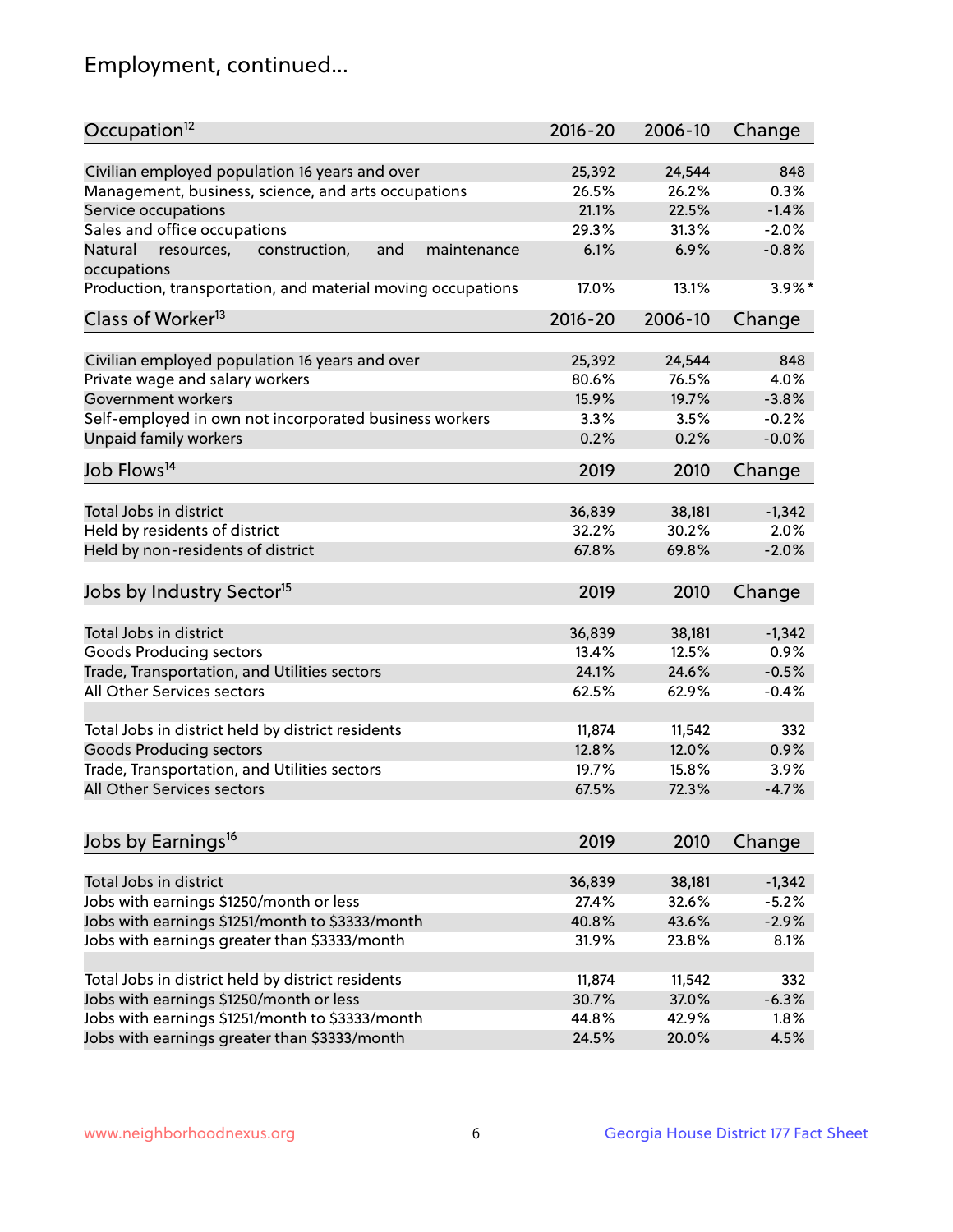## Employment, continued...

| 2019   | 2010   | Change   |
|--------|--------|----------|
|        |        |          |
| 36,839 | 38,181 | $-1,342$ |
| 26.2%  | 28.6%  | $-2.4%$  |
| 51.7%  | 55.8%  | $-4.1%$  |
| 22.1%  | 15.6%  | 6.5%     |
|        |        |          |
| 11,874 | 11,542 | 332      |
| 28.7%  | 30.7%  | $-1.9%$  |
| 49.9%  | 52.1%  | $-2.2%$  |
| 21.4%  | 17.3%  | 4.1%     |
|        |        |          |

#### Education

| School Enrollment <sup>18</sup>                | $2016 - 20$ | 2006-10 | Change     |
|------------------------------------------------|-------------|---------|------------|
|                                                |             |         |            |
| Population 3 years and over enrolled in school | 18,684      | 20,329  | $-1,645$   |
| Nursery school, preschool                      | 4.9%        | 4.2%    | 0.7%       |
| Kindergarten                                   | 3.9%        | 4.5%    | $-0.6%$    |
| Elementary school (grades 1-8)                 | 33.5%       | 26.0%   | $7.5\%$ *  |
| High school (grades 9-12)                      | 14.3%       | 13.0%   | 1.2%       |
| College or graduate school                     | 43.4%       | 52.2%   | $-8.8\%$ * |
| Educational Attainment <sup>19</sup>           | $2016 - 20$ | 2006-10 | Change     |
|                                                |             |         |            |
| Population 25 years and over                   | 34,473      | 29,844  | $4,629*$   |
| Less than 9th grade                            | 4.3%        | 6.2%    | $-1.9\%$   |
| 9th to 12th grade, no diploma                  | 9.4%        | 13.2%   | $-3.7%$    |
| High school graduate (includes equivalency)    | 33.7%       | 31.7%   | 2.1%       |
| Some college, no degree                        | 20.1%       | 20.7%   | $-0.6%$    |
| Associate's degree                             | 7.4%        | 7.2%    | 0.2%       |
| Bachelor's degree                              | 15.1%       | 13.1%   | $2.0\%$ *  |
| Graduate or professional degree                | 10.0%       | 7.9%    | 2.0%       |
|                                                |             |         |            |
| Percent high school graduate or higher         | 86.3%       | 80.6%   | $5.7\%$ *  |
| Percent bachelor's degree or higher            | 25.1%       | 21.1%   | 4.0%       |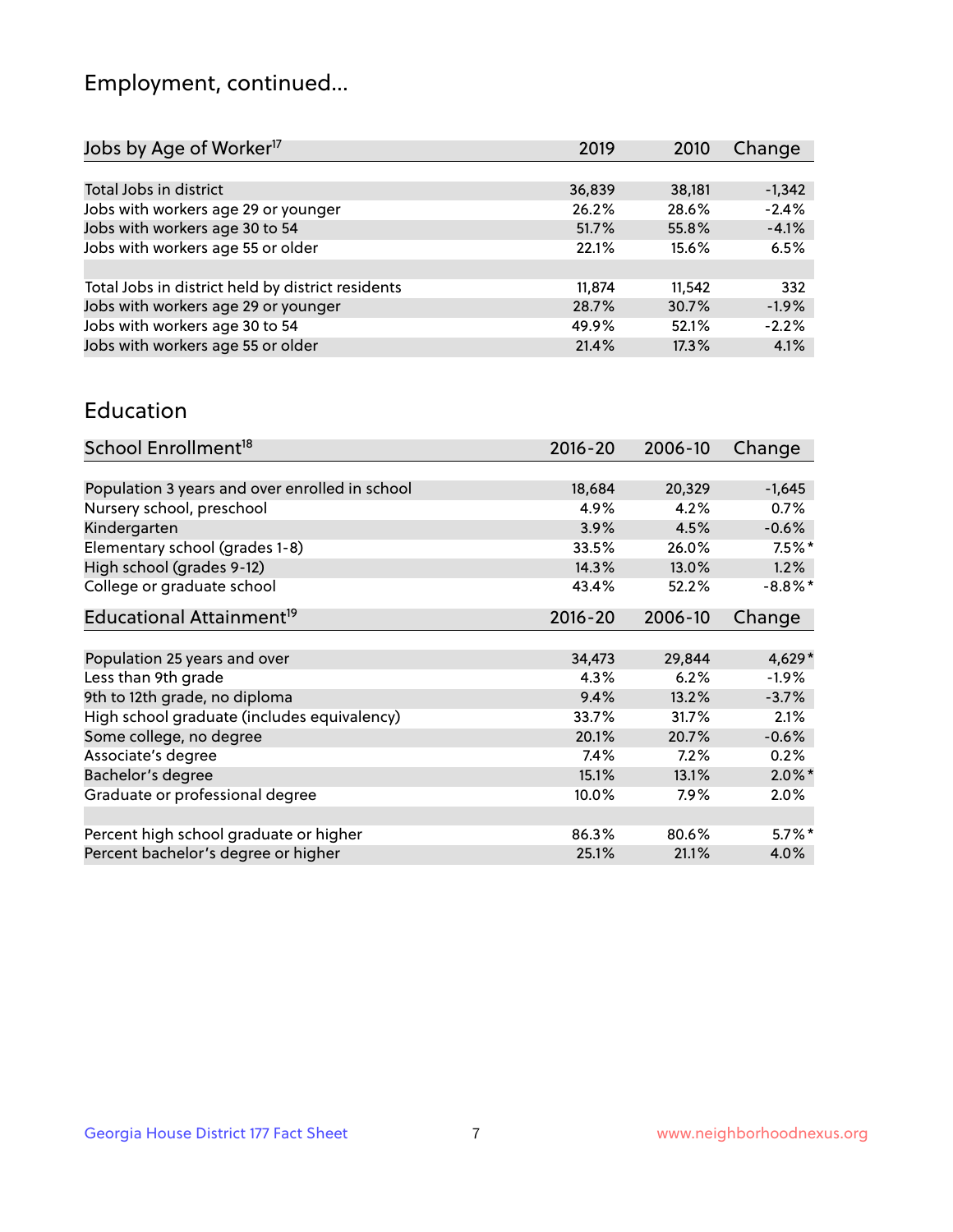## Housing

| Households by Type <sup>20</sup>                     | 2016-20     | 2006-10 | Change     |
|------------------------------------------------------|-------------|---------|------------|
|                                                      |             |         |            |
| <b>Total households</b>                              | 23,504      | 21,039  | $2,465*$   |
| Family households (families)                         | 52.8%       | 59.2%   | $-6.3\%$ * |
| With own children under 18 years                     | 24.8%       | 27.3%   | $-2.4%$    |
| Married-couple family                                | 29.2%       | 33.3%   | $-4.1%$ *  |
| With own children of the householder under 18 years  | 11.0%       | 13.0%   | $-2.0\%$ * |
| Male householder, no wife present, family            | 4.7%        | 4.9%    | $-0.2%$    |
| With own children of the householder under 18 years  | 3.2%        | 2.3%    | 0.9%       |
| Female householder, no husband present, family       | 19.0%       | 21.0%   | $-2.0%$    |
| With own children of the householder under 18 years  | 10.7%       | 12.0%   | $-1.3%$    |
| Nonfamily households                                 | 47.2%       | 40.8%   | $6.3\%$ *  |
| Householder living alone                             | 35.6%       | 29.3%   | $6.4\%$ *  |
| 65 years and over                                    | 11.5%       | 8.2%    | $3.3\%$ *  |
|                                                      |             |         |            |
| Households with one or more people under 18 years    | 28.1%       | 33.0%   | $-4.9%$ *  |
| Households with one or more people 65 years and over | 23.9%       | 19.0%   | 4.9%*      |
|                                                      |             |         |            |
| Average household size                               | 2.49        | 2.56    | $-0.07$    |
| Average family size                                  | 3.30        | 3.16    | 0.14       |
|                                                      |             |         |            |
| Housing Occupancy <sup>21</sup>                      | $2016 - 20$ | 2006-10 | Change     |
|                                                      |             |         |            |
| Total housing units                                  | 27,111      | 23,695  | $3,416*$   |
| Occupied housing units                               | 86.7%       | 88.8%   | $-2.1%$    |
| Vacant housing units                                 | 13.3%       | 11.2%   | 2.1%       |
|                                                      |             |         |            |
| Homeowner vacancy rate                               | 2.4         | 2.0     | 0.4        |
| Rental vacancy rate                                  | 10.4        | 5.5     | $4.9*$     |
|                                                      |             |         |            |
|                                                      |             |         |            |
| Units in Structure <sup>22</sup>                     | $2016 - 20$ | 2006-10 | Change     |
| Total housing units                                  | 27,111      | 23,695  | $3,416*$   |
| 1-unit, detached                                     | 61.3%       | 64.9%   | $-3.7%$ *  |
|                                                      | 2.6%        | 2.3%    | 0.3%       |
| 1-unit, attached<br>2 units                          | 3.4%        | 4.2%    | $-0.8%$    |
| 3 or 4 units                                         |             |         |            |
|                                                      | 6.8%        | 5.3%    | 1.5%       |
| 5 to 9 units                                         | 11.2%       | 10.7%   | 0.5%       |
| 10 to 19 units                                       | 6.6%        | 3.8%    | $2.8\%$ *  |
| 20 or more units<br>Mobile home                      | 4.3%        | 4.3%    | $-0.0\%$   |
|                                                      | 3.6%        | 4.4%    | $-0.9%$    |
| Boat, RV, van, etc.                                  | 0.2%        | 0.0%    | 0.2%       |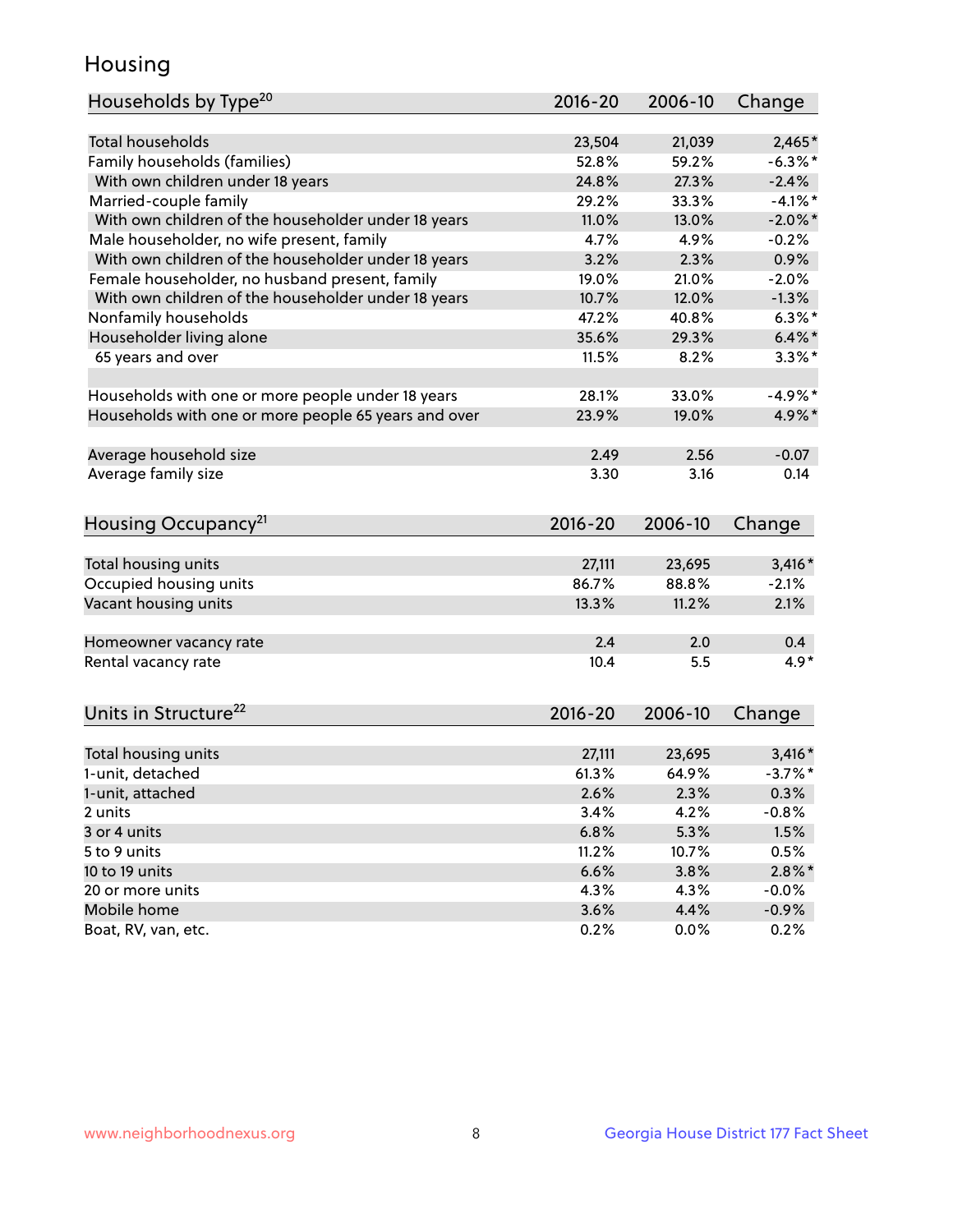## Housing, Continued...

| Year Structure Built <sup>23</sup>             | 2016-20       | 2006-10        | Change                   |
|------------------------------------------------|---------------|----------------|--------------------------|
| Total housing units                            | 27,111        | 23,695         | $3,416*$                 |
| Built 2014 or later                            | 1.2%          | (X)            | (X)                      |
| Built 2010 to 2013                             | 2.6%          | (X)            | (X)                      |
| Built 2000 to 2009                             | 17.3%         | 16.0%          | 1.3%                     |
| Built 1990 to 1999                             | 19.6%         | 14.9%          | 4.7%*                    |
| Built 1980 to 1989                             | 14.6%         | 16.4%          | $-1.8%$                  |
| Built 1970 to 1979                             | 17.5%         | 18.2%          | $-0.7%$                  |
| Built 1960 to 1969                             | 9.7%          | 9.7%           | 0.0%                     |
| Built 1950 to 1959                             | 9.0%          | 13.6%          | $-4.6\%$ *               |
| Built 1940 to 1949                             | 3.8%          | 5.2%           | $-1.3%$                  |
| Built 1939 or earlier                          | 4.7%          | 6.1%           | $-1.4%$                  |
| Housing Tenure <sup>24</sup>                   | $2016 - 20$   | 2006-10        | Change                   |
|                                                |               |                |                          |
| Occupied housing units                         | 23,504        | 21,039         | $2,465*$                 |
| Owner-occupied                                 | 39.4%         | 45.0%          | $-5.6\%$ *               |
| Renter-occupied                                | 60.6%         | 55.0%          | $5.6\%$ *                |
| Average household size of owner-occupied unit  | 2.51          | 2.53           | $-0.03$                  |
| Average household size of renter-occupied unit | 2.48          | 2.58           | $-0.10$                  |
| Residence 1 Year Ago <sup>25</sup>             | $2016 - 20$   | 2006-10        | Change                   |
|                                                |               |                |                          |
| Population 1 year and over<br>Same house       | 60,417        | 55,716         | 4,701*<br>$9.6\%*$       |
|                                                | 81.9%         | 72.3%<br>27.3% |                          |
| Different house in the U.S.                    | 17.4%<br>8.5% | 16.0%          | $-10.0\%$ *<br>$-7.5%$ * |
| Same county                                    |               |                |                          |
| Different county<br>Same state                 | 8.9%<br>5.0%  | 11.3%<br>7.1%  | $-2.5%$<br>$-2.1%$       |
| Different state                                | 3.9%          | 4.2%           |                          |
| Abroad                                         | 0.8%          | 0.4%           | $-0.3%$<br>0.4%          |
|                                                | $2016 - 20$   | 2006-10        |                          |
| Value of Housing Unit <sup>26</sup>            |               |                | Change                   |
| Owner-occupied units                           | 9,258         | 9,473          | $-215$                   |
| Less than \$50,000                             | 13.2%         | 14.0%          | $-0.8%$                  |
| \$50,000 to \$99,999                           | 27.1%         | 27.8%          | $-0.7%$                  |
| \$100,000 to \$149,999                         | 21.5%         | 25.1%          | $-3.6%$                  |
| \$150,000 to \$199,999                         | 16.2%         | 18.2%          | $-2.0%$                  |
| \$200,000 to \$299,999                         | 12.7%         | 9.1%           | 3.6%                     |
| \$300,000 to \$499,999                         | 7.3%          | 3.5%           | 3.9%                     |
| \$500,000 to \$999,999                         | 1.5%          | 1.8%           | $-0.2%$                  |
| \$1,000,000 or more                            | 0.3%          | 0.4%           | $-0.2%$                  |
| Median (dollars)                               | 127,300       | 115,071        | 12,229*                  |
| Mortgage Status <sup>27</sup>                  | $2016 - 20$   | 2006-10        | Change                   |
|                                                |               |                |                          |
| Owner-occupied units                           | 9,258         | 9,473          | $-215$                   |
| Housing units with a mortgage                  | 54.4%         | 65.5%          | $-11.0\%$ *              |
| Housing units without a mortgage               | 45.6%         | 34.5%          | 11.0%*                   |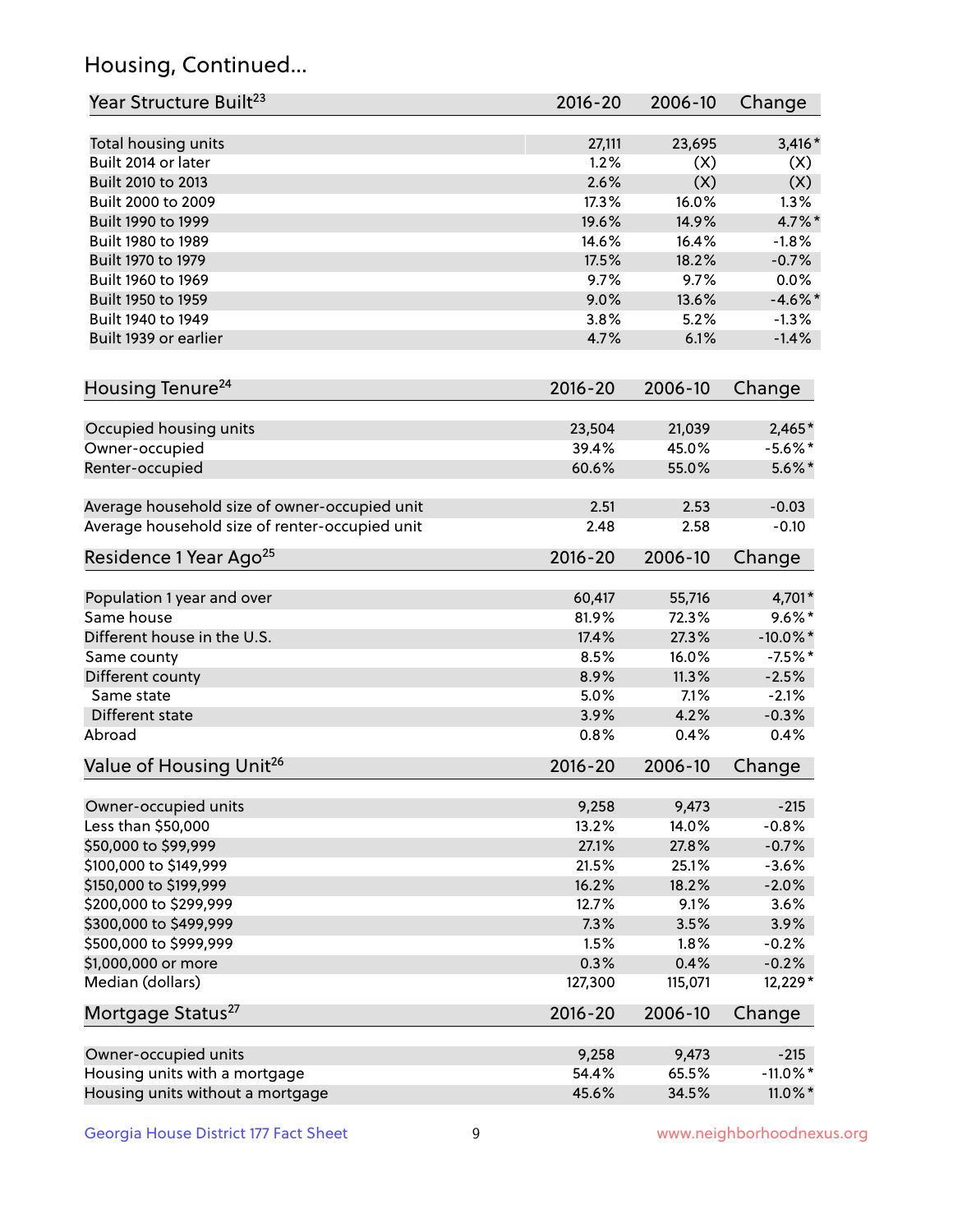## Housing, Continued...

| Selected Monthly Owner Costs <sup>28</sup>                                            | 2016-20     | 2006-10 | Change    |
|---------------------------------------------------------------------------------------|-------------|---------|-----------|
| Housing units with a mortgage                                                         | 5,040       | 6,203   | $-1,164*$ |
| Less than \$300                                                                       | 0.5%        | 0.2%    | 0.2%      |
| \$300 to \$499                                                                        | 5.0%        | 4.0%    | 1.0%      |
| \$500 to \$999                                                                        | 36.4%       | 45.3%   | $-8.9%$   |
| \$1,000 to \$1,499                                                                    | 33.8%       | 29.0%   | 4.8%      |
| \$1,500 to \$1,999                                                                    | 15.1%       | 13.5%   | 1.6%      |
| \$2,000 to \$2,999                                                                    | 8.0%        | 6.0%    | 1.9%      |
| \$3,000 or more                                                                       | 1.3%        | 2.0%    | $-0.7%$   |
| Median (dollars)                                                                      | 1,106       | 1,007   | $99*$     |
| Housing units without a mortgage                                                      | 4,219       | 3,270   | 949*      |
| Less than \$150                                                                       | 4.1%        | 3.9%    | 0.1%      |
| \$150 to \$249                                                                        | 15.4%       | 22.3%   | $-6.9%$   |
| \$250 to \$349                                                                        | 26.3%       | 33.9%   | $-7.6%$   |
| \$350 to \$499                                                                        | 32.2%       | 24.5%   | 7.7%      |
| \$500 to \$699                                                                        | 12.6%       | 11.6%   | 1.0%      |
| \$700 or more                                                                         | 9.4%        | 3.8%    | 5.6%      |
| Median (dollars)                                                                      | 366         | 315     | $51*$     |
| Selected Monthly Owner Costs as a Percentage of<br>Household Income <sup>29</sup>     | $2016 - 20$ | 2006-10 | Change    |
| Housing units with a mortgage (excluding units where<br>SMOCAPI cannot be computed)   | 4,862       | 6,142   | $-1,279*$ |
| Less than 20.0 percent                                                                | 48.6%       | 39.2%   | $9.4\%$ * |
| 20.0 to 24.9 percent                                                                  | 13.7%       | 12.8%   | 1.0%      |
| 25.0 to 29.9 percent                                                                  | 9.6%        | 12.9%   | $-3.3%$   |
| 30.0 to 34.9 percent                                                                  | 7.3%        | 9.8%    | $-2.5%$   |
| 35.0 percent or more                                                                  | 20.8%       | 25.3%   | $-4.6%$   |
| Not computed                                                                          | 177         | 62      | 116       |
| Housing unit without a mortgage (excluding units where<br>SMOCAPI cannot be computed) | 3,929       | 3,232   | 697       |
| Less than 10.0 percent                                                                | 48.7%       | 42.4%   | 6.4%      |
| 10.0 to 14.9 percent                                                                  | 17.3%       | 22.7%   | $-5.4%$   |
| 15.0 to 19.9 percent                                                                  | 10.3%       | 13.8%   | $-3.5%$   |
| 20.0 to 24.9 percent                                                                  | 6.8%        | 6.4%    | 0.4%      |
| 25.0 to 29.9 percent                                                                  | 5.1%        | 4.3%    | 0.8%      |
| 30.0 to 34.9 percent                                                                  | 1.5%        | 2.0%    | $-0.5%$   |
| 35.0 percent or more                                                                  | 10.1%       | 8.4%    | 1.8%      |
| Not computed                                                                          | 289         | 38      | 251       |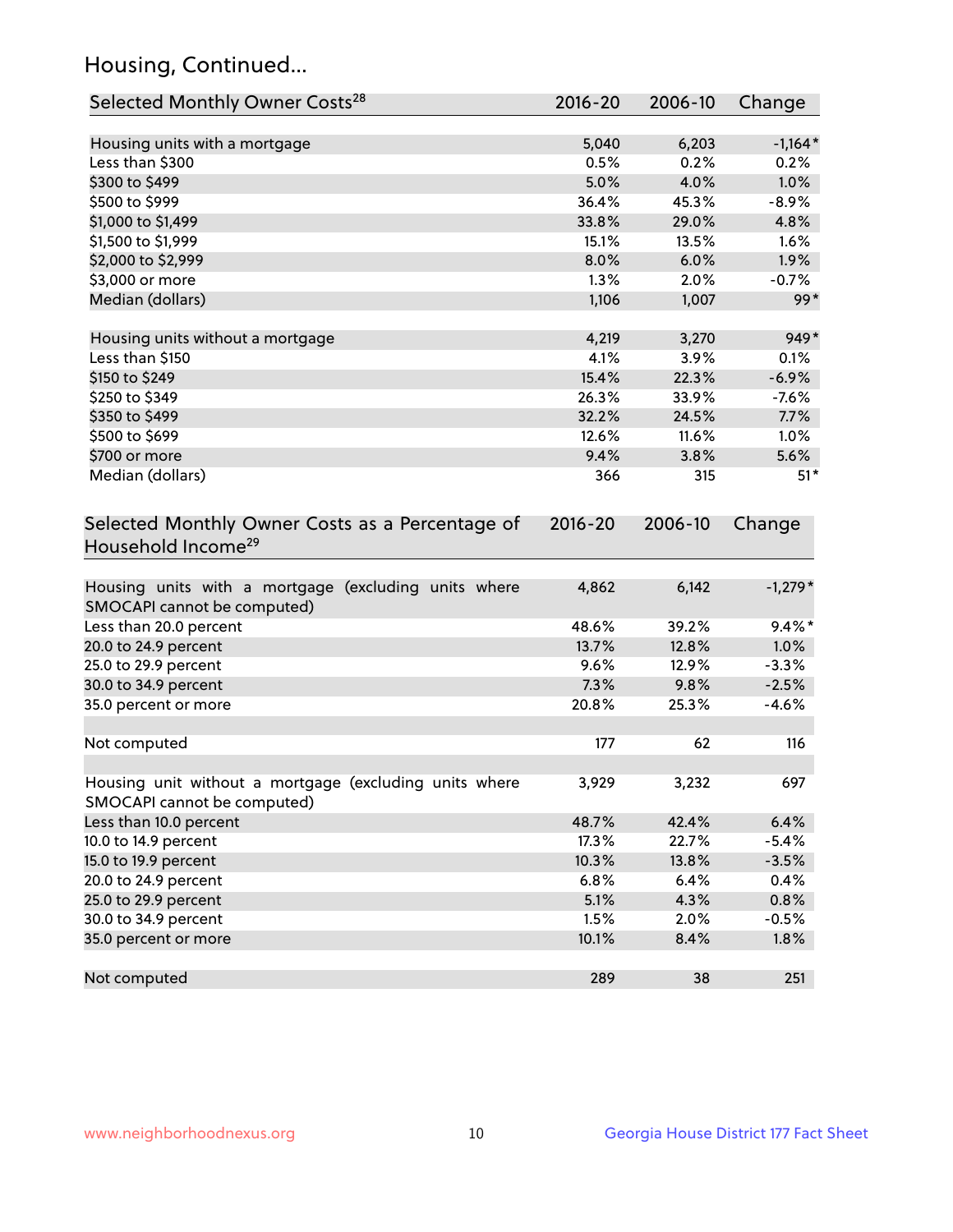## Housing, Continued...

| Gross Rent <sup>30</sup>   | 2016-20 | 2006-10 | Change    |
|----------------------------|---------|---------|-----------|
|                            |         |         |           |
| Occupied units paying rent | 13,824  | 10,952  | $2,872*$  |
| Less than \$200            | 0.4%    | 2.0%    | $-1.6%$   |
| \$200 to \$499             | 12.5%   | 12.7%   | $-0.2%$   |
| \$500 to \$749             | 33.3%   | 42.8%   | $-9.5%$ * |
| \$750 to \$999             | 31.7%   | 27.0%   | 4.6%      |
| \$1,000 to \$1,499         | 20.4%   | 12.4%   | $8.1\%$ * |
| \$1,500 to \$1,999         | 1.5%    | 2.4%    | $-0.9%$   |
| \$2,000 or more            | 0.2%    | 0.6%    | $-0.4%$   |
| Median (dollars)           | 780     | 718     | $63*$     |
|                            |         |         |           |
| No rent paid               | 422     | 615     | $-193$    |
|                            |         |         |           |

| Gross Rent as a Percentage of Household Income <sup>31</sup>                   | $2016 - 20$ | 2006-10 | Change     |
|--------------------------------------------------------------------------------|-------------|---------|------------|
|                                                                                |             |         |            |
| Occupied units paying rent (excluding units where GRAPI<br>cannot be computed) | 12,317      | 10,643  | $1,673*$   |
| Less than 15.0 percent                                                         | 12.2%       | 11.1%   | 1.1%       |
| 15.0 to 19.9 percent                                                           | 9.5%        | 11.1%   | $-1.6%$    |
| 20.0 to 24.9 percent                                                           | $11.9\%$    | 10.8%   | 1.1%       |
| 25.0 to 29.9 percent                                                           | 11.3%       | 10.5%   | 0.8%       |
| 30.0 to 34.9 percent                                                           | 12.5%       | 7.2%    | $5.3\%$ *  |
| 35.0 percent or more                                                           | 42.6%       | 49.3%   | $-6.7\%$ * |
|                                                                                |             |         |            |
| Not computed                                                                   | 1.929       | 923     | 1,007*     |

## Transportation

| Commuting to Work <sup>32</sup>           | $2016 - 20$ | 2006-10 | Change  |
|-------------------------------------------|-------------|---------|---------|
|                                           |             |         |         |
| Workers 16 years and over                 | 26,098      | 24,921  | 1,178   |
| Car, truck, or van - drove alone          | 80.3%       | 80.6%   | $-0.4%$ |
| Car, truck, or van - carpooled            | 11.1%       | 11.4%   | $-0.3%$ |
| Public transportation (excluding taxicab) | 0.3%        | 0.4%    | $-0.1%$ |
| Walked                                    | 3.9%        | 2.2%    | 1.7%    |
| Other means                               | 2.4%        | 3.9%    | $-1.5%$ |
| Worked at home                            | 2.1%        | 1.4%    | 0.7%    |
|                                           |             |         |         |
| Mean travel time to work (minutes)        | 17.9        | 14.5    | $3.4*$  |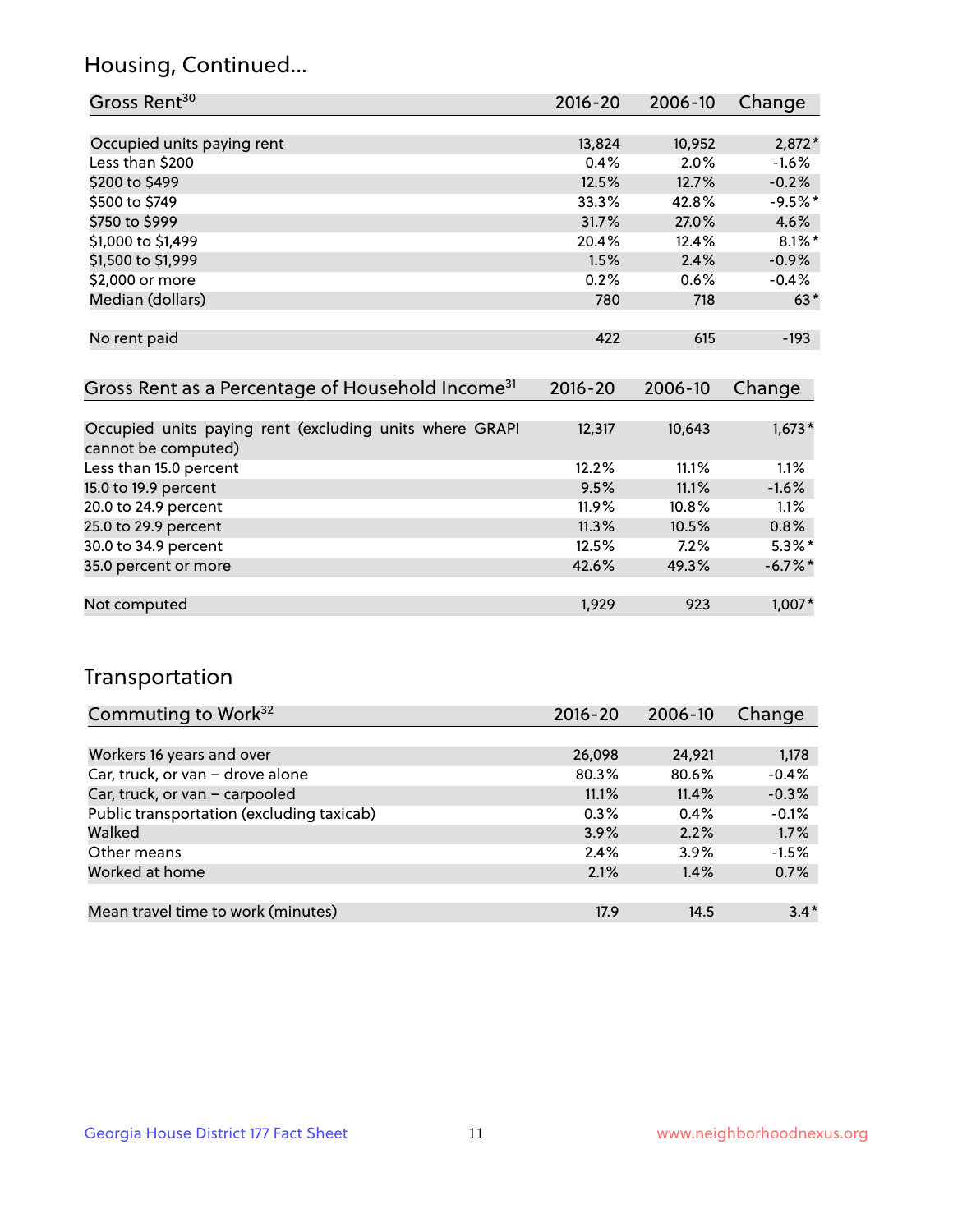## Transportation, Continued...

| Vehicles Available <sup>33</sup> | 2016-20 | 2006-10 | Change    |
|----------------------------------|---------|---------|-----------|
|                                  |         |         |           |
| Occupied housing units           | 23,504  | 21.039  | $2,465*$  |
| No vehicles available            | 14.2%   | $9.0\%$ | $5.2\%$ * |
| 1 vehicle available              | 38.8%   | 38.4%   | 0.4%      |
| 2 vehicles available             | 34.0%   | 35.7%   | $-1.7%$   |
| 3 or more vehicles available     | 13.0%   | 16.9%   | $-3.9%$   |

#### Health

| Health Insurance coverage <sup>34</sup>                 | 2016-20 |
|---------------------------------------------------------|---------|
|                                                         |         |
| Civilian Noninstitutionalized Population                | 58,477  |
| With health insurance coverage                          | 82.8%   |
| With private health insurance coverage                  | 65.5%   |
| With public health coverage                             | 34.3%   |
| No health insurance coverage                            | 17.2%   |
| Civilian Noninstitutionalized Population Under 19 years | 15,285  |
| No health insurance coverage                            | 6.2%    |
| Civilian Noninstitutionalized Population 19 to 64 years | 36,027  |
| In labor force:                                         | 25,056  |
| Employed:                                               | 23,898  |
| With health insurance coverage                          | 78.5%   |
| With private health insurance coverage                  | 74.8%   |
| With public coverage                                    | 8.8%    |
| No health insurance coverage                            | 21.5%   |
| Unemployed:                                             | 1,158   |
| With health insurance coverage                          | 68.1%   |
| With private health insurance coverage                  | 39.6%   |
| With public coverage                                    | 30.8%   |
| No health insurance coverage                            | 31.9%   |
| Not in labor force:                                     | 10,971  |
| With health insurance coverage                          | 67.7%   |
| With private health insurance coverage                  | 49.5%   |
| With public coverage                                    | 29.1%   |
| No health insurance coverage                            | 32.3%   |